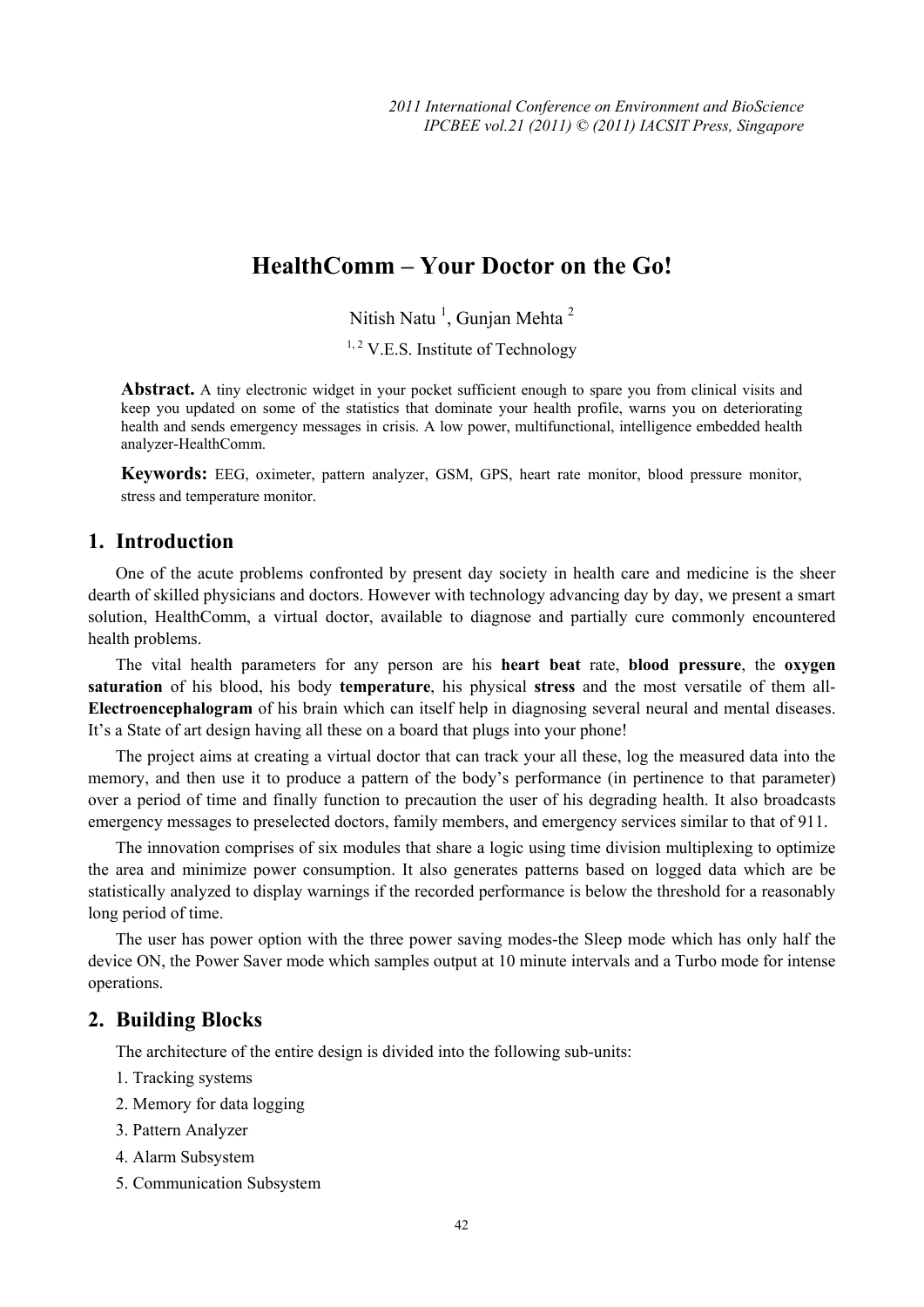#### 6. System control

### **3. Concept and Features**

The concept can best explained by considering the signal flow.

The tracking system comprises of six distinct sensors whose output is converted to digital values by a precision Analog to Digital Converter. These values are then sent to the processor.

The processor assigns an identity bit to each data coming in and then compares it with a test bench. The test benches are predesigned set of values.

Each of the sensors measures a body parameter or its performance and over the years, several medical institutes have set certain parameters to judge this performance. By making use of such pre-defined values, we design a test bench that is compared with the incoming data and inference is drawn.

Now this compared data, called offset is used by the pattern analyzer, which is just a part of the processor designed to act in way it does. It takes the values and makes a virtual graph of the incoming data. The time axis guided by the clock signals and the magnitude axis being a representation of the offset values, we get a near perfect graphical representation of the parameter being measured. Now by analyzing the parameters of the graph more inferences can be drawn.

The alarm sub-system is used to alarm the user about any possible threats. It gives the output graphically as well as in audio. It doesn't wait for the patient to reach the worst case and alarms him just in time to take reactive or even proactive measures to avoid the calamity, courtesy the pattern analyzer.



The communication system communicates with the outside world. The GSM module is used for sending relevant data to the doctors or medical practitioners. It's also use to alarm the emergency services in case of any calamity.

The GPS module can be used to guide the patient to the nearest hospital or track down the user in case he is unable to reach the place of treatment.

Every HealthComm devices has a unique tag that it carries along with it. It's like the identity of the user. Whenever communication occurs over the GSM module, this tag plays an important role to identify the user. Also, such tags can be used to store user's data to be later retrieved over the cloud incase the GSM services provider makes provision for a cloud connectivity.

### **4. Tracking Systems**

A total of 6 distinct tracking modules have been used. They are optimized by simulating a single component they share and then using that component on a time division multiplexing basis for all of them. This shall effectively reduce the overall size of the chip. A detailed description of the modules will follow:

• **Heart- beat rate meter**: A sensor provided stream of pulses are compared with an empirically accepted threshold. The beats well above the threshold are counted by a counter leaving the weaker ones. Counters are used to give away the rate.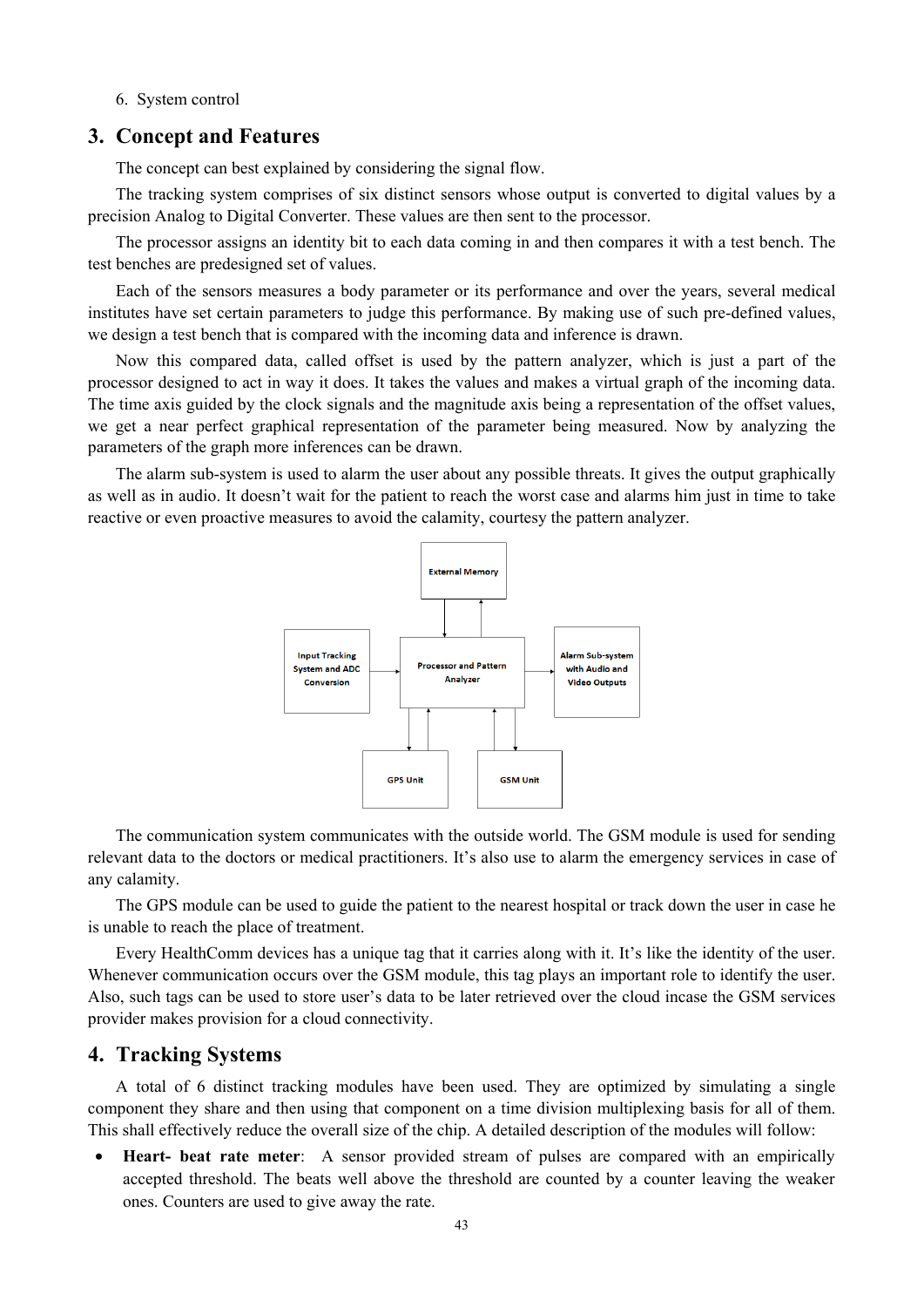- **Blood-pressure meter**: The inputs from a hand-cuffed sensor cum transducer provides two different electrical voltages (in the range of 12mV to 36 mV) - one for the systolic pressure and other for the diastolic pressure. Both these incoming voltages are passed through a high pass filter and then amplified to get the blood pressure of the user.
- **Oximeter**: The oxygen saturation in the blood carried in capillaries near a finger tip or around an earlobe is precisely determined by efficiently utilizing the property that oxidized hemoglobin  $(HbO<sub>2</sub>)$  and reduced Hemoglobin (Hb) have significantly different optical spectra in the range of 500nm(Visible Red Color) to 1000nm(Infra Red). The outputs from the photodiode are converted to voltage, sampled and then filtered to get the comparable signal. An algorithm follows which gives the actual value of oxygen saturation.
- **EEG meter**: Signals are obtained from 2 to 26 electrodes placed on the user's brain. These are fed to a filter matrix to separate the alpha, beta, gamma, delta, and mu waves by frequency. These are further tested for their amplitudes to diagnose diseases, if any.
- **Stress Measurement**: The skin conductivity of humans vary depending on the level of physical stress he endures. The design prototype intends to represent this tracking system by simulating a variable resistor.
- **Body Temperature Measurement**: A heat measuring sensor coupled with a transducer will provide inputs which would indicate the body temperature of the user. A comparative threshold is set to let the user know of temperature related issues like fever.

# **5. Memory and Data Logging**

The memory organization is done such that it effectively interfaces with various subsystems. The digital values from respective counters or A/D converters are fed into the respective memory blocks after comparison with the threshold. The blocks are so designed that memory logging occurs in a loop by erasing the previous bits whenever the upper limit of data holding capacity is reached. The stored data is fed to the pattern analyzer. The pattern analyzer also uses the memory for its operation.

Moreover, data traffic over GSM and GPS modules also makes use of the memory. Important numbers and frequently needed data, such as user tags too are logged into it.

# **6. Pattern Analyzer**

It is not a different block but a part of the processor itself. The data logged into each of the memory blocks is forwarded continuously to the pattern analyzer unit which is customized for each of the input tracking systems.

For instance, in the heart beat rate measurement unit, 100 successively loaded data entries just prior to the latest recorded one are to be plotted on the Y-axis( as the magnitude) as shown.

The pattern analyzer shall create a continuous graph, by using various mathematical techniques that extends for those 100 instances. The resulting waveform can be displayed along with a threshold level to serve as a performance chart of the user pertaining to his heart beat. For example, from the graph shown here, several of the recorded instances depict heart rate reasonably below the normal human threshold of 72 beats per minute. This being an anomaly is brought to the attention of the user by using the alarm subsystem.

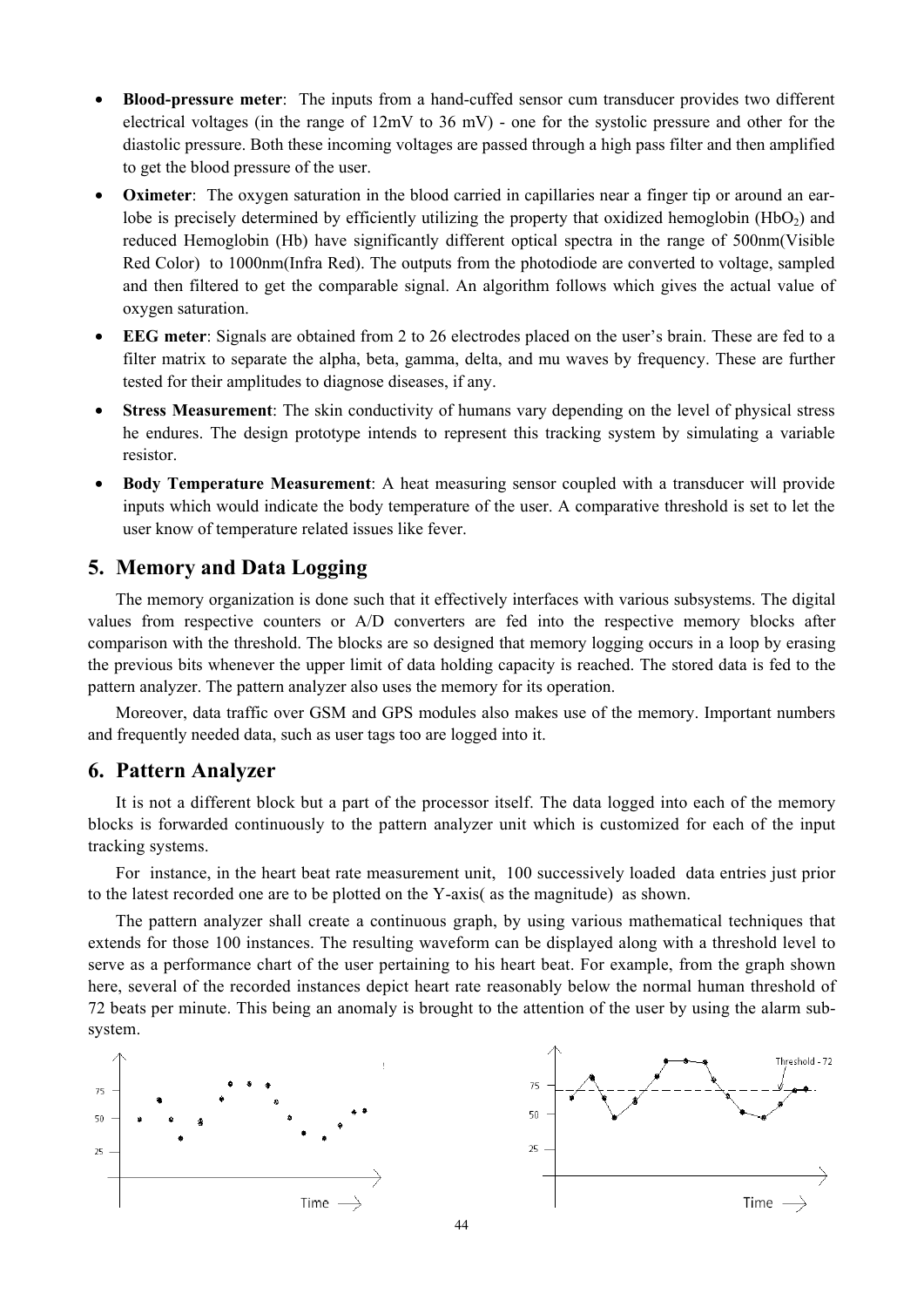## **7. Alarm Sub-system**

The pattern analyzer intelligently, through an inbuilt algorithm, comprehends the performance of the user, relative to the corresponding parameter, over a period of time (which is dependent on the kind of mode the user uses his HealthComm in) and issues warnings in the form of messages which are prerecorded. In the case of crucial situations like the user getting unconscious due to suffocation in crowded places, then his oxygen saturation may suddenly decrease, or his blood pressure may suddenly decrease, then in such an emergency the pattern analyzer recognizes this sudden slump (or possibly even a sudden surge) from the normal value as a 'crisis' situation and broadcasts messages to preselected doctors, family members or emergency services like 911 through the communication module.

The alarm subsystem has exclusive access to the output unit in terms of LCD and loudspeakers. It not only alarms the user in emergency situations but also gives him timely inputs when the health's deteriorating gradually.

Without staying true to its name, it applauds when the health is normal and congratulates a recovering body.

The only user interface in the whole system, there lays a responsibility on it to satisfy the user every bit.

#### **8. Communication Sub-system**

The communication subsystem comprises of a GSM and a GPS module.

The GSM module is the HealthComm's gateway to the outside world. It is used to communicate with doctors as well as the emergency services.

Not only that, a regular link between the doctor and patient can be established successfully through this system. The readings from the tracking system are sent to respective doctors and specialists for examination and comments received by the doctors are made visible to the user.

In case of a crisis situation, the emergency services are alarmed by a high priority call which curbs any other ongoing process and makes way for this alarm to go off.

Also, in such cases, the GPS system is used to tell the user the shortest possible way to hospital and/or giving the emergency services a guide to reach the user.

All this can be done with help of a unique tag that defines the user.

If the service provider allows for cloud connectivity, even better use of the resources is possible. Now, important data of the user can be recorded straight on the cloud and act as a history for the patient. Also, dynamic update of the threshold can be made possible. Similarly, doctors can change the threshold as they change the prescription and make HealthComm customized for a patient.

Adding onto the already existing plethora of features to this buddy of yours, it can very well advise you have control on your food intake. Say for instance, a low Blood Pressure patient is not allowed to have too much salt in his diet. Then whenever such a person is about to intake such a dish having primarily salty taste then, if he just lets the system know that he's onto relishing a salty delicacy then the system can maturely advise him to refrain taking that. This requires pre-programming of the module to suggest opinions for different tastes given a certain critical bodily state of the patient.

# **9. System Control**

All the multiplexing operations are exclusively controlled by the System Control Unit.

This unit accepts input as the mode selection from the user. The chip is designed to work in 3 modes:

**1. Sleep mode**: When the user rests, then variations in parameters like oxygen saturation, stress level, body temp are hardly changing. So, we can shut the performance of those units temporarily and thereby save power. Only the heart beat and blood pressure measurement unit along with the EEG are active in this mode.

**2. Power saving mode**: When the user is performing everyday tasks like reading, eating, watching TV, talking on the phone or is simply at his word desk, then the power saving mode can be activated. Here the